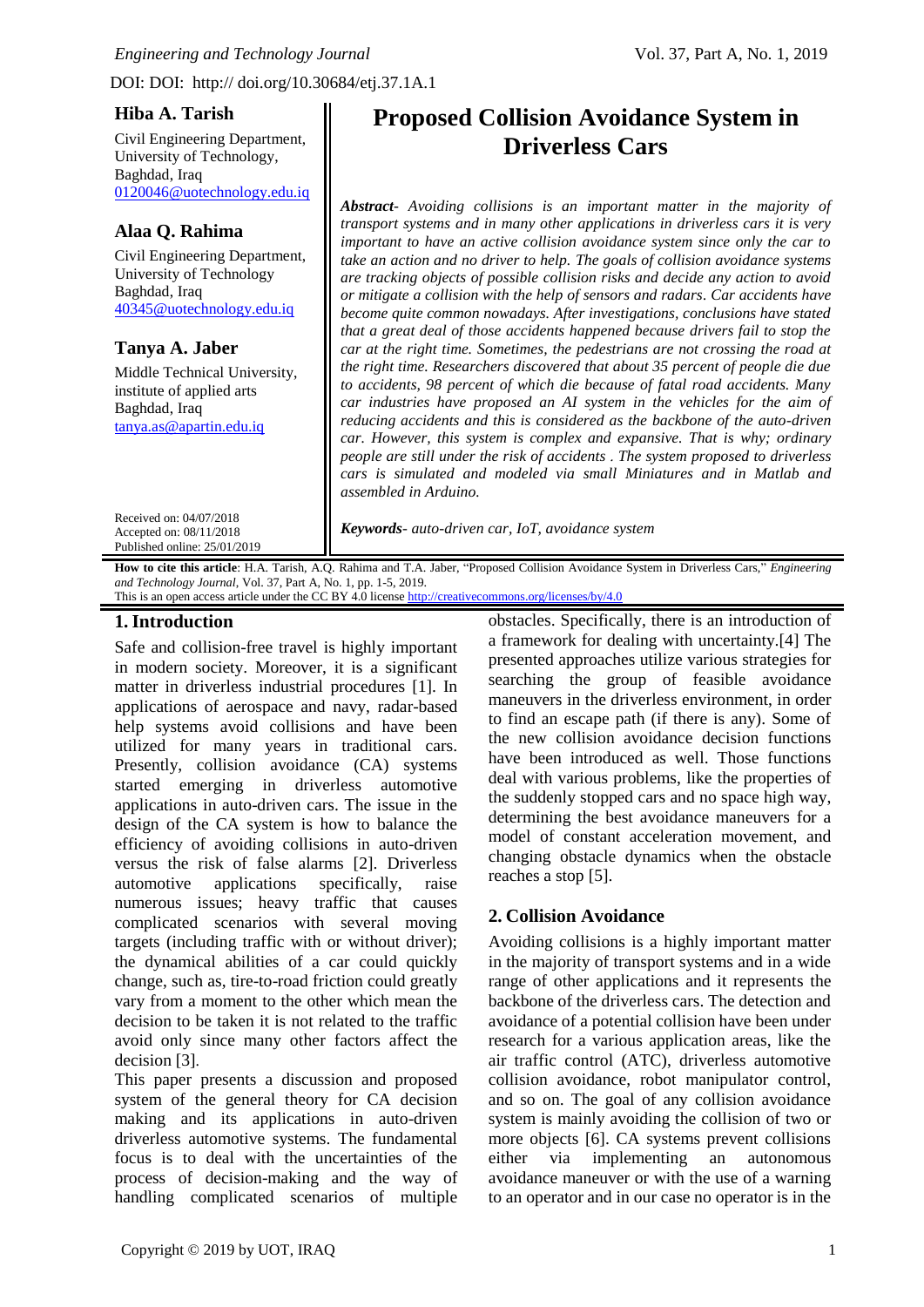system with the driverless (auto-driven cars). For mitigating collision consequences it is possible to take some other actions, for instance, in a driverless automotive application this could be for the pretension of the seat belts and inflating the air bags; in a fighter aircraft, one could consider ejecting the pilot in the case where a collision cannot be avoided. Any of the actions that are performed by a CA system are referred to as an intervention.[7] Based on application and the considered type of intervention, the measure for asses the collision threat and the decisionmaking algorithm could greatly vary.[8]

# **3. Previous studies**

Many studies in this area of research try to provide safety alarm to avoid traffic collisions in [12] the authors claimed that Ranging and detection of the front end vehicles are accomplished by combining the RADAR sensors, Hardware's, Communication devices and a Risk zone detection algorithm. By combine, this makes the use of Vehicle collision avoidance system perfect and available to the public allowing safe and secure driving experience. The desired speed and distance can be set at several levels according to the situation. The main goal of this proposed work alerts the driver on vehicle positions and will do on auto diagnostic of the vehicle.

In [13] this scheme contains four major stages: video frame capturing and transmitting, image preprocessing, traffic sign detection, and character/icon extraction and recognition. The smartphone first captures videos and then extracts video frames in certain frame-rate. These extracted frames can be transmitted to an invehicle computing device by a wireless network (Bluetooth, WiMAX, Wi-Fi etc.) The preprocess employs some image processing to improve and transform the video frames to keep a stable quality for following detection and recognition schemes. At the following stages, this paper presents some efficient and accurate traffic sign detection and recognition schemes, which contain color selection, shape recognition, character/icon extraction, and recognition.

# *I. Collision Avoidance Applications*

CA systems are utilized in many various fields and under greatly varying circumstances. Typical sensors utilized for the detection of obstacles are radar or vision sensors [9].

#### *II.Driverless automotive Collision Avoidance*

Car accidents are one of the main death and injury causes in today's society. Driverless automotive manufacturers started introducing more driver support systems for helping to avoid the occurrence of accidents but in auto-driven cars, these techniques are not applicable since no driver to support. The first step in a CA system for driverless automotive applications is adaptive cruise control (ACC), which is presently available as an option for several vehicle models [4]. ACC systems adapt the speed to any in-path vehicle, should it move slower than the predefined host vehicle speed. A considerable issue in driverless automotive collision avoidance lies in the fact that even in normal driving; the situation of traffic could be highly complicated from a sensing viewpoint, with several obstacles that need to be found and categorized. One more problem is that typically, the tire-to-road friction is not known and could change rapidly the car must take an immediate action to avoid crash [10].

# *III. Applications of Aerospace*

Radar-based air traffic control (ATC) systems are now used for many years. Traffic alert and collision avoidance system (TCAS) are utilized onboard US transportation aircraft since the early 90s. Those systems usually have the goal to help pilots and air traffic controllers to keep a regulated minimal separation between any two aircraft. A breach of this distance is known as a conflict, [10]. In [11] an extensive survey of approaches for avoiding collisions in ATC systems is illustrated. This field is drawing ever more attention as the airspace that surrounds big airports turns more crowded, [11].

# **4. Proposed System**

Our system is implemented in two-phase, the first phase use real materials and small cars that is controlled via arduous and second one is simulation via Matlab. Firstly, when the car engine goes on, it searches for obstacles. In the case where there's an obstacle only in front of it then it doesn't give an order to move and it will start avoiding same with backward movement. In the case where the road is empty, it starts moving forward while continuously checking if there are any obstacles. When there's an obstacle it detects it and estimates separates them. Simultaneously the sensor on the other side performs the same process and sensors at the car sides. This way, ultimately the car looks for obstacles and if it finds any, it slows down. If the distance is below the accepted limits, the car sends an alert via several methods of avoiding. Now, in the case where there are obstacles from all the sides then the auto-driven car performs a comparison of which one of the sides is closest to the obstacle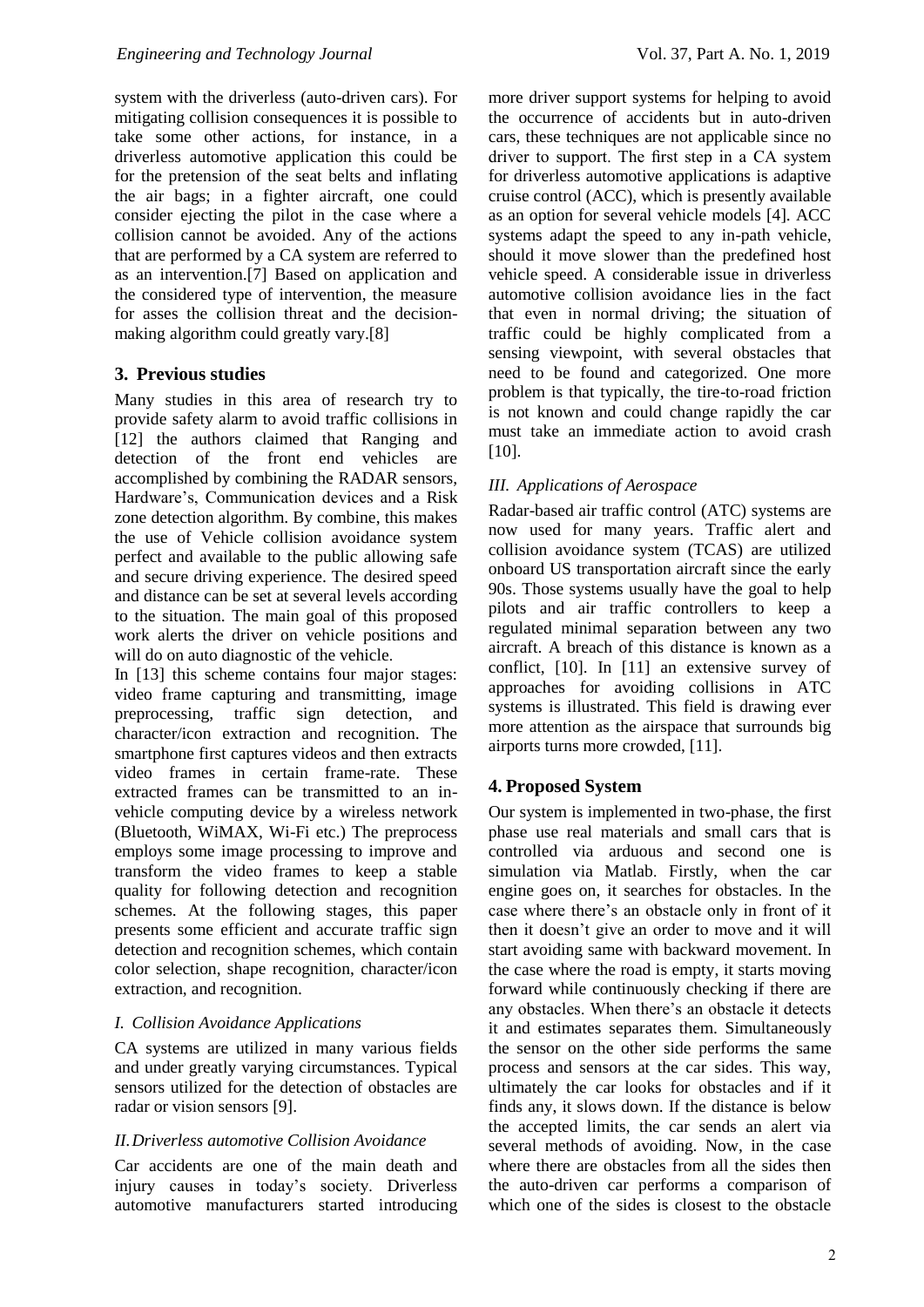and after calculating, it responds with the suitable speed variation at the forward or backward direction.

In Figure 1, the car will totally count on the sensor that is in front and back of car and side sensors to locate the conflicting traffic and try to provide the proper solution to this possible conflict.

The system situation will mainly go from the point where no avoidance needed to the point where avoidance will be not useful (the crash point), this situation is represented in Figure 2.

**1.** Normal operation: In this situation, there isn't any imminent collision risk.

**2.** Collision avoidable: in this case, there is a risk to the car. A non-negligible threat exists that a collision may happen. Here, it is still possible avoiding the imminent collision with a suitable avoidance maneuver. Usually, humans as dangerous perceive this case. What is seen by a CA system as a dangerous case will definitely differ based on the decision function that the CA uses. It is typical in this case that collisionwarning systems will be activated. Any system that is designed for avoiding collisions must operate in this case.

**3.** Collision unavoidable: here, a collision is imminent, and there is no chance to avoid it using any maneuver. Even though the collision is unavoidable, it could still be possible to slightly reduce its severity with the reduction of the collision speed and by performing other mitigating actions.

**4.** Collision: in this state, a collision happens.

**5.** Post-collision: this is the state in which a collision has happened. In the case where the CA system is still operational, actions for avoiding secondary collisions may be taken.

Each sensor and radar will provide a distance for our current car to all surrounded traffic as shown in Figure 3 if the distance stay in the acceptable levels and remain constant the no need for decision to make, only if sudden conflict happen or the front or rear car comes closer to the traffic then the decision is been made to move right or left of the traffic and brakes will be used to reduce speed of the car and to give the avoidance system more time for movement and to void sudden crash as possible.



**Figure 1: Avoidance system main sensors**



**Figure 2: Avoidance situations**



**Figure 3: Surrounded traffic speed, position, and distance**

Using the Hall Effect sensor for velocity and the LIDAR-Lite sensor to read the distance, the formula to calculate the avoidance/stopping distance shown below

Acting (avoid, stop)  $=2.3*V^2/2mg$ 

Where g is gravity, V is the current velocity, and m is the coefficient of friction. All of our sensors and values for this equation are in centimeters .

If the distance is change rapidly than an estimated time to meet (the traffic) with this traffic will be calculated to help the system to avoid the possible conflict, Figure  $\overline{4}$  shows how the proposed system can provide some information on the upcoming conflicts with the estimated information on the other traffic speed curve and all the useful information to do calculation to avoid.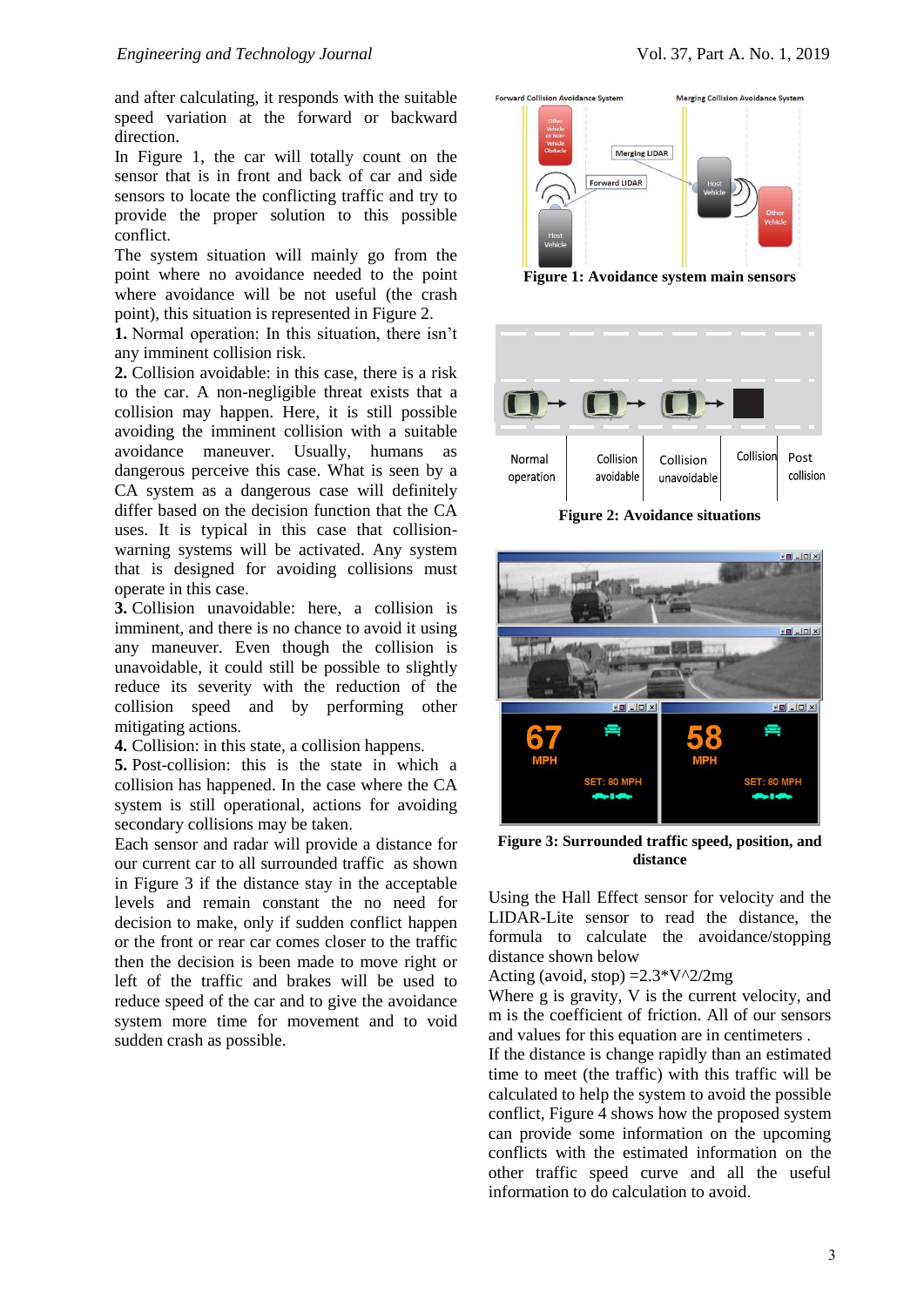

**Figure 4: Conflict time shows override**

In Figure 4 the left picture shows two numbers of speed the first one is the current speed which is 76 and the other one is the required speed to avoid a crash which is 73, the incident obviously happens on a freeway, with the auto-driven vehicle that occupies the left-most lane. Because the set speed value is 73 mph, but the car is currently driving at 76 mph, clearly, the throttle override has not only induced a headway lying in the conflict window but has caused the speed to be more than the set speed as well. A review of the forward video from this driver's continuing correlation with the indicated target car proves that the host driver seems to act quite aggressively, in an attempt to pass.

It is presumed, then, that the throttle override tactic has been associated with that intent.

In Figure 5 the left picture shows two numbers of speed the first one is the current speed which is 75 and the other one is the required speed to avoid a crash which is 80,the incident clearly will not occurs at all, with the auto-driver car that occupies the left-most lane. Due to the fact that the set speed limit is 75 mph, however, the vehicle is currently driving at a speed of 80 mph, clearly, the throttle override won't induce a headway which lies.

In Figure 3 the proposed system shows how to deal with the possible traffic (more than one) and avoid accrue to the main factors (speed, direction, and distance) which are mainly taken from sensors and radars.



**Figure 5: Conflict time shows (not effectors**)

#### *IV. Main conflicts situation*

The situation where the conflicts will affect the safety of the car and the passengers, the avoidance system should work with more than one situation

• The first scenario, as illustrated in Fig. 6, tests the capability of the system of recognizing the dynamical state of a slower lead car (constant speed) and sends an alert and action in accordance to that.

• Figure 7 depicts the second test case in which the SV is initially following the POV at a constant time gap and after that, the POV suddenly slows down.

• Figure 8 illustrates the 3rd case, testing the capability of the FCW function in detecting a stopped lead car.

**•** The 4th test case is involved with the SV that makes a signaled lane change and after that, coming across a slower POV at a constant speed as depicted in Figure 9.

#### IIV. System flowchart

The distance in the flow chart is basic and it needs to be reviewed after checking the system in real environment as well as the number of sensors used.



**Figure 6: Slower Lead Car**



**Figure 7: Decelerating Lead Car**



**Figure 8: Stopped Lead Vehicle**